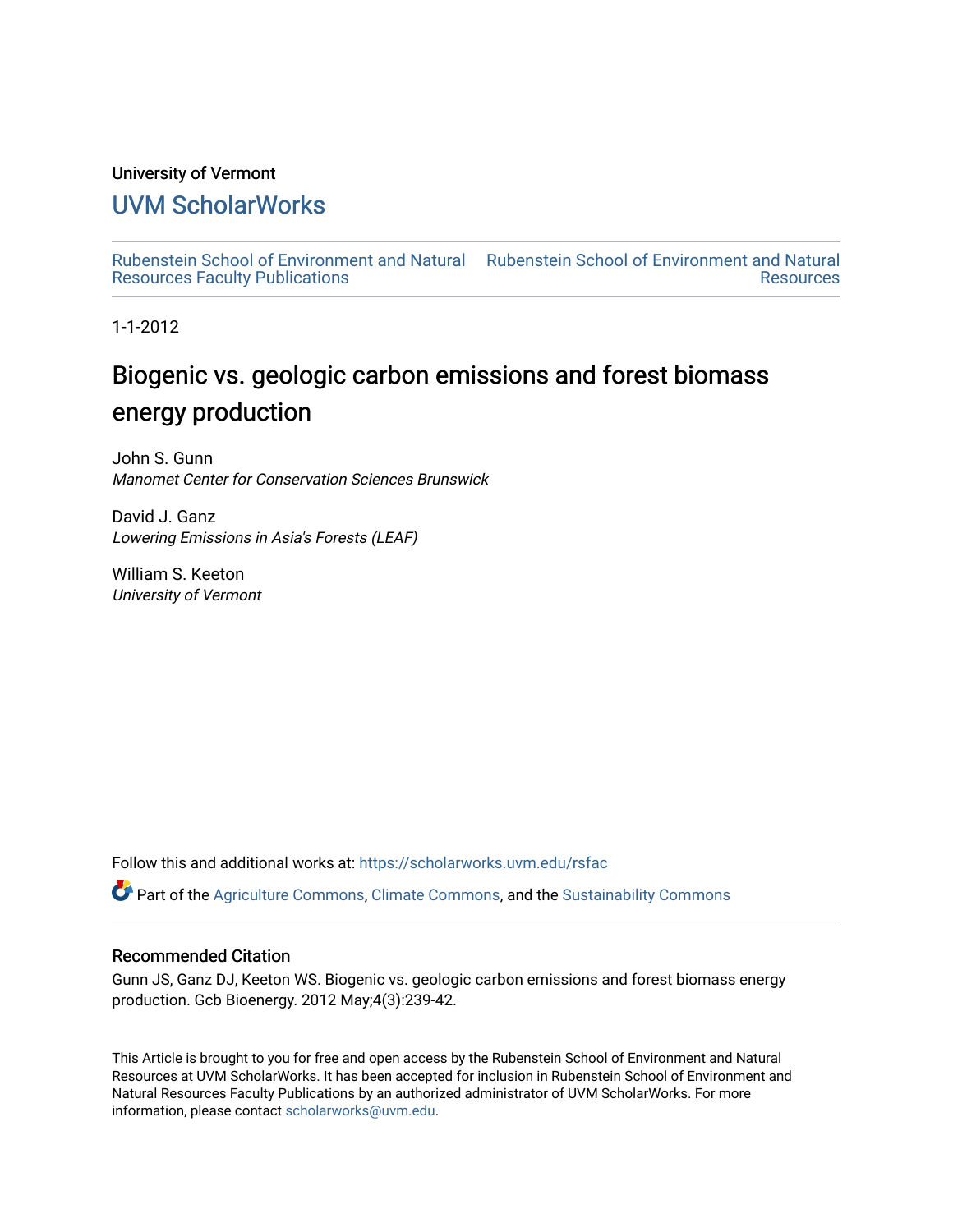GCB Bioenergy (2012) 4, 239–242, doi: 10.1111/j.1757-1707.2011.01127.x

## OPINION

# Biogenic vs. geologic carbon emissions and forest biomass energy production

### JOHN S. GUNN\*, DAVID J. GANZ† and WILLIAM S. KEETON‡

\*Natural Capital Initiative, Manomet Center for Conservation Sciences, 14 Maine St., Suite 410, Brunswick, ME, 04011, USA, †Lowering Emissions in Asia's Forests (LEAF), Liberty Square, Suite 2002 287 Silom Road Bang Rak, Bangkok, 10500, Thailand, ‡The Rubenstein School of Environment and Natural Resources, University of Vermont, 209 Hills Building, 81 Carrigan Drive, Burlington, VT, 05405, USA

### Abstract

In the current debate over the  $CO<sub>2</sub>$  emissions implications of switching from fossil fuel energy sources to include a substantial amount of woody biomass energy, many scientists and policy makers hold the view that emissions from the two sources should not be equated. Their rationale is that the combustion or decay of woody biomass is simply part of the global cycle of biogenic carbon and does not increase the amount of carbon in circulation. This view is frequently presented as justification to implement policies that encourage the substitution of fossil fuel energy sources with biomass. We present the opinion that this is an inappropriate conceptual basis to assess the atmospheric greenhouse gas (GHG) accounting of woody biomass energy generation. While there are many other environmental, social, and economic reasons to move to woody biomass energy, we argue that the inferred benefits of biogenic emissions over fossil fuel emissions should be reconsidered.

Keywords: bioenergy emissions, biogenic carbon, carbon debt, forest biomass, greenhouse gas accounting

Received 20 April 2011; revised version received 14 July 2011 and accepted 3 August 2011

A recent letter to US House of Representatives Natural Resource and Energy and Commerce Committees signed by more than 100 academics from American universities articulated a concern over equating biogenic carbon (C) emissions with fossil fuel emissions in emerging state and federal legislation and rule making (Lippke et al., 2010). They stated that 'the combustion or decay of woody biomass is part of the global cycle of biogenic carbon and does not increase the amount of carbon in circulation. In contrast, carbon dioxide released from fossil fuels increases the amount of carbon in the cycle'. This view recently has been reiterated by many (e.g. Hale, 2010; Lucier, 2010; Strauch et al., 2010; Sedjo, 2011) as justification to promote policies that encourage the substitution of fossil fuel energy sources with biomass. This position ignores the inherent complexities associated with atmospheric greenhouse gas (GHG) accounting of woody biomass energy generation, including the consideration of the system boundaries used in net emissions calculations and the indirect effects associated with land-use change. According to some calculations, switching from fossil fuels to wood energy could actually result in increased levels of

Correspondence: John S. Gunn, tel. + 207 721 9040, fax + 207 721 9144, e-mail: jgunn@manomet.org

atmospheric GHGs, at least over a period of decades (e.g. Searchinger et al., 2009; Walker et al., 2010; McKechnie et al., 2011). This recent scientific approach to the issue has come about through the recognition by many in the scientific community that GHG accounting must consider explicitly the carbon dynamics of the woody biomass feedstock source and not dismiss it as immediately 'carbon neutral.' Though our comments below are driven by the US policy debate over how to treat biomass energy emissions, this desire to dismiss these important biogenic emissions is echoed internationally. In particular, the current Intergovernmental Panel on Climate Change (IPCC, 2006) GHG accounting approach accounts for feedstock carbon stock change, but does not attribute biogenic emissions to the energy sector. This approach risks creating incentives for bioenergy production that, in some circumstances, may emit more  $CO<sub>2</sub>$  than the fossil fuel alternatives over the whole life cycle of the bioenergy chain and considering indirect pay-back effects (Bird et al., 2011).

**O** . -

There are many credible environmental, social and economic reasons to move away from fossil fuels, including: reducing dependence on foreign petroleum, providing economic incentives to maintain forest management infrastructure, and encouraging conservation of working forests. But for the specific goal of mitigating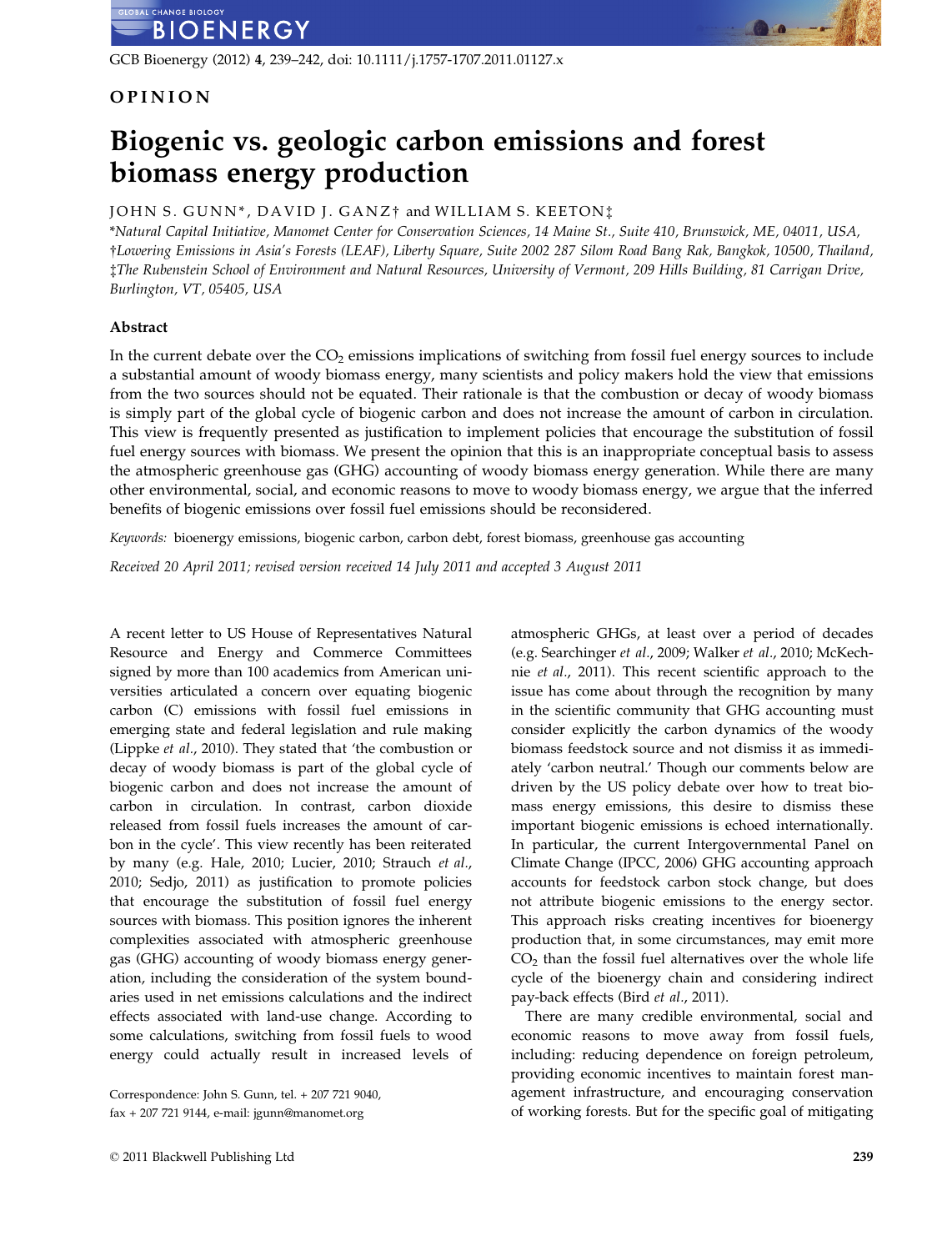climate change, the critical question to answer is 'what will the atmosphere see and over what timescale?' as a result of switching from geologic to biogenic fuel sources. The physics of the greenhouse effect is indifferent as to the origin of the pollutant. Once a molecule of  $CO<sub>2</sub>$  is in the atmosphere its heating capacity is the same regardless of its source. It is the overall C budget and the net atmospheric concentration of greenhouses gases that are of concern. If greater use of wood energy has the unintended consequence of contributing to an increase in atmospheric  $CO<sub>2</sub>$  concentrations, then decisions to switch to biogenic fuels should be guided by careful accounting to determine net carbon fluxes to and from the atmosphere.

An earlier letter to the US House of Representatives and US Senate (Schlesinger et al., 2010) from 90 American scientists stated that 'Although fossil fuel emissions are reduced or eliminated, the combustion of biomass replaces fossil emissions with its own emissions (which may even be higher per unit of energy because of the lower energy to carbon ratio of biomass)'. More research is needed to determine which biomass energy technology scenarios and forest ecosystems are most likely to result in greater biogenic emissions than the equivalent fossil fuel energy source. But recent work in the United States and Europe supports the Schlesinger et al. (2010) statement (e.g. Walker et al., 2010; Bird et al., 2011; McKechnie et al., 2011). In addition, if biomass harvests involve living trees that would otherwise have remained alive and growing, the short-term net impact on the atmosphere will be greater than if logging residue or waste wood were used. All wood is not equal in terms of temporal impact to atmospheric GHG levels. Therefore, the use of wood for energy needs a strong quantitative basis ensuring policy based on evidence rather than opinion.

Wood energy harvests encompass a wide range of silvicultural treatments, but have the potential to increase the overall intensity and frequency of harvesting. This can reduce the net amount of carbon stored in forest biomass at any moment in time at landscape scales, particularly in natural forest systems with low risk of catastrophic disturbances and relatively slow growth rates. If overall harvesting intensity increases to meet new demand for wood energy, carbon stocks on the landscape can be depressed to a lower equilibrium storage condition therefore increasing overall atmospheric  $CO<sub>2</sub>$  even when considering the substitution benefits (Harmon et al., 1990; Smithwick et al., 2006; McKechnie et al., 2011). In addition, when biomass energy is produced from land converted to nonforest uses; regrowth of forests and the associated uptake of C will not occur. As long as the world continues to experience net loss of forest cover (deforestation) and harvest

intensity increases, the residence time period for biogenic C in the atmosphere is likely longer than what is assumed by many scientists. Moreover, most sequestration of this biogenic C in the atmosphere will likely occur beyond the critical timeframe for addressing climate change (e.g. the next 50 years). When we also consider the amount of biogenic C remaining in the atmosphere as a result of historical global conversion of forests, prairies, peatlands and wetlands (Birdsey et al., 2006; Rhemtulla et al., 2009; van der Werf et al., 2009), it becomes clear that all sources of additional C emissions should be evaluated based upon their near term contribution to the atmosphere and their potential for re-sequestration by new biological growth. This historical debt also negates the argument that biogenic carbon can be banked in advance of consumption for energy (e.g. Sedjo, 2011). Again, what matters is the amount of  $CO<sub>2</sub>$  in the atmosphere, regardless of the source.

One rationale for increasing the use of forest biomass for energy is that the biogenic carbon cycle is in balance as long as trees are growing and sequestering carbon somewhere else within other forests (Lucier, 2010). While this argument makes sense when considering the sustained yield of wood products, it fails to consider the complete basis for calculating net GHG effect on the atmosphere of switching from fossil fuels to biomass. Moreover, when applied to carbon, this approach implies that the biogenic carbon cycle is separate from a global carbon cycle. It is indisputable that emissions from fossil fuels contribute to the atmospheric pool by releasing carbon from the geologic pool and are therefore new emissions to the atmosphere. However, the same is functionally true, in terms of climate implications, for any biological carbon emission with a low likelihood or a delayed return (>50 years) to the biogenic or oceanic pools. If alternatives to fossil fuels include use of forests where C is emitted and resides in the atmosphere for long periods of time (e.g. decades or longer), a reduction of atmospheric concentrations of  $CO<sub>2</sub>$  (e.g. to 350 ppm; Hansen *et al.*, 2008) will be difficult to achieve and may contribute to some degree of irreversible climate change (Solomon et al., 2009). With this in mind, we must continue to ask ourselves whether we are truly using forests to their greatest atmospheric benefit.

What matters most in our climate change mitigation efforts is the movement of C from any pool into and out of the atmosphere (i.e. the net effect on atmospheric carbon concentrations). Consider the five major global pools of C in decreasing order of volume: oceanic; geologic; pedologic; atmospheric; and biogenic (Morgan et al., 2010). The flow of C among these pools operates at varying temporal scales. It may take millions of years for C to move from the biogenic pool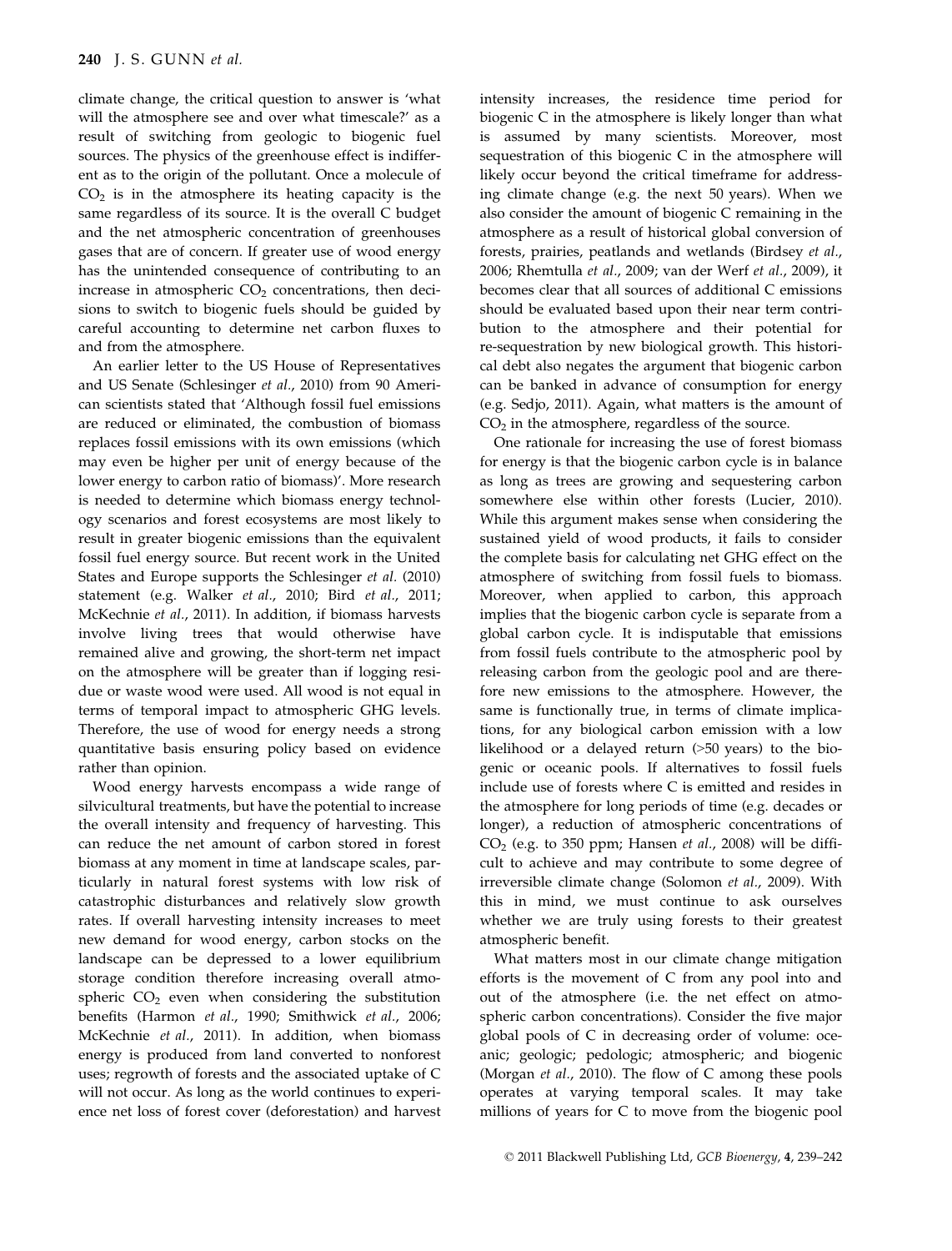to the geologic pool, while fluxes between the atmospheric and biogenic pools are continuous. Humans influence movement among pools by burning fossil fuels and releasing C to the atmospheric pool. Likewise, we burn and clear forests from the biogenic pool to convert land to agriculture, development, and other nonforest uses, leading essentially in many cases to a permanent loss of biogenic C (van der Werf et al., 2009; Hansen et al., 2010). Movement of biogenic C from the atmosphere back into the biogenic pool cannot be automatically assumed. Biogenic C released from activities such as permanent deforestation, or the combustion of forest biomass for energy, must be replaced through photosynthesis and sequestration to maintain flow from the atmosphere back into the biogenic pool. In the context of climate change mitigation efforts, activities that generate emissions from biogenic or geologic C pools should be evaluated for the contribution it makes to the atmospheric pool and the timing of residence.

There is an immediate need to deal with the complexity of carbon accounting as it relates to woodderived bioenergy. Scientists are studying the benefits and tradeoffs associated with different carbon management scenarios in a variety of forest types around the world (Harmon & Marks, 2002; Seidl et al., 2007; Mitchell et al., 2009; North et al., 2009; Swanson, 2009; Hurteau et al., 2010; Nunery & Keeton, 2010; Gunn et al., 2011). As our understanding of this complexity improves, we need to carefully consider the role of forests as both a potential C sink and source (Ray et al., 2009). If forests are going to be used to reduce our dependence on fossil fuels, we will need to determine where and when to provide the economic incentives to maintain the forest management infrastructure and our working forests. Independently verified sustainable forestry standards that conserve our forest resources in perpetuity provide one existing mechanism to prevent degradation and promote forest practices with C sequestration benefits. The opportunities to use our forests and maintain them as forests with their embedded ecosystem service values is worthy of balancing the carbon accounting issues mentioned here with the other management objectives (water, biodiversity, human livelihoods, recreation, energy, etc.). Ideally, balancing the flow of ecosystem service values from forests will benefit from global policies such as Reducing Emissions from Deforestation and Forest Degradation (REDD) that consider the whole suite of ecosystem goods and services including atmospheric benefits (Canadell & Raupach, 2008; Ebeling & Yasue, 2008; FAO UNDP, 2008). But first, we must be confident that our climate policies designed to reduce atmospheric GHGs in a time frame that matters actually do reduce GHG levels, and not unwittingly increase them.

#### References

- Bird DN, Zanchi G, Pena N, Havlík P, Frieden D (2011) Analysis of the Potential of Sustainable Forest-Based Bioenergy for Climate Change Mitigation, Working Paper No. 59, CIFOR, Bogor, Indonesia.
- Birdsey R, Pregitzer K, Lucier A (2006) Forest Carbon Management in the United States: 1600–2100. Journal of Environmental Quality, 35, 1461–1469.
- Canadell JG, Raupach MR (2008) Managing forests for climate change mitigation. Science, 320, 1456–1457.
- Ebeling J, Yasue M (2008) Generating carbon finance through avoided deforestation and its potential to create climatic, conservation and human development benefits. Philosophical Transactions of the Royal Society B, 363, 1917–1924.
- FAO UNDP (2008) UN-REDD: UN Collaborative Programme on Reducing Emissions from Deforestation and Forest Degradation in Developing Countries (UN-REDD). FAO, UNDP, UNEP Framework Document. Available at: http://www.un-redd.org/ Publications/tabid/587/Default.aspx (accessed 7 September 2011).
- Gunn JS, Saah D, Fernholz K, Ganz D (2011) Carbon credit eligibility under area regulation of harvest levels in Northern Minnesota. Forest Science, (in press).
- Hale R (2010) American Forest & Paper Association Comments on Massachusetts Department of Energy Resources (DOER) Manomet Biomass Sustainability and Carbon Policy Study, Carbon Accounting and Biomass/RPS Policy Directions, August 12, 2010. Available at: http://www.mass.gov/Eoeea/docs/ doer/renewables/biomass/study comments/American%20Forest%20&%20Paper %20Association,%20Rhea%20Hale.pdf (accessed 20 April 2011).
- Hansen J, Sato M, Kharecha P et al. (2008) Target atmospheric CO<sub>2</sub>: where should humanity aim? Open Atmospheric Science Journal, 2, 217–231.
- Hansen MC, Stehman SV, Potapov PV (2010) Quantification of global gross forest cover loss. Proceedings of the National Academy of Sciences USA, 107, 8650–8655.
- Harmon ME, Marks B (2002) Effects of silvicultural practices on carbon stores in Douglas-fir-western hemlock forests in the Pacific Northwest, USA: results from a simulation model. Canadian Journal of Forest Research, 32, 863–877.
- Harmon ME, Ferrell WK, Franklin JF (1990) Effects on carbon storage of conversion of old-growth forests to young forests. Science, 247, 699–702.
- Hurteau MD, Stoddard MT, Fule PZ (2010) The carbon costs of mitigating high-severity wildfire in southwestern ponderosa pine. Global Change Biology, 17, 1516–1521.
- IPCC (2006) 2006 IPCC Guidelines for National Greenhouse Gas Inventories, Prepared by the National Greenhouse Gas Inventories Programme (eds Eggleston HS, Buendia L, Miwa K, Ngara T, Tanabe K), IGES, Japan.
- Lippke B, Oneil E, Winistorfer PM et al. (2010) Letter to US House of Representatives Energy & Commerce Committee and US House of Representatives Natural Resource Committee, 20 July 2010.
- Lucier A (2010) A Fatal Flaw in Manomet's Biomass Study. The Forestry Source, 15, p. 4.
- McKechnie J, Colombo S, Chen J, Mabee W, MacLean HL (2011) Forest bioenergy or forest carbon? Assessing trade-offs in greenhouse gas mitigation with woodbased fuels. Environmental Science & Technology, 45, 789–795.
- Mitchell SR, Harmon ME, O'Connell KEB (2009) Forest fuel reduction alters fire severity and long-term carbon storage in three Pacific Northwest ecosystems. Ecological Applications, 19, 643–655.
- Morgan JA, Follett RF, Allen LH Jr (2010) Carbon sequestration in agricultural lands of the United States. Journal of Soil and Water Conservation, 65, 6A–13A.
- North M, Hurteau M, Innes J (2009) Fire suppression and fuels treatment effects on mixed-conifer carbon stocks and emissions. Ecological Applications, 19, 1385– 1396.
- Nunery JS, Keeton WS (2010) Forest carbon storage in the northeastern United States: net effects of harvesting frequency, post-harvest retention, and wood products. Forest Ecology and Management, 259, 1363–1375.
- Ray DG, Seymour RS, Scott NS, Keeton WS (2009) Mitigating climate change with managed forests: balancing expectations, opportunity, and risk. Journal of Forestry, 107, 50–51.
- Rhemtulla J, Mladenoff D, Clayton M (2009) Historical forest baselines reveal potential for continued carbon sequestration. Proceedings of the National Academy of Sciences USA, 106, 6082–6087.
- Schlesinger WH, Allen M, Aneja VP et al. (2010) Letter to Nancy Pelosi, US House of Representatives and Harry Reid, US Senate 17 May 2010.